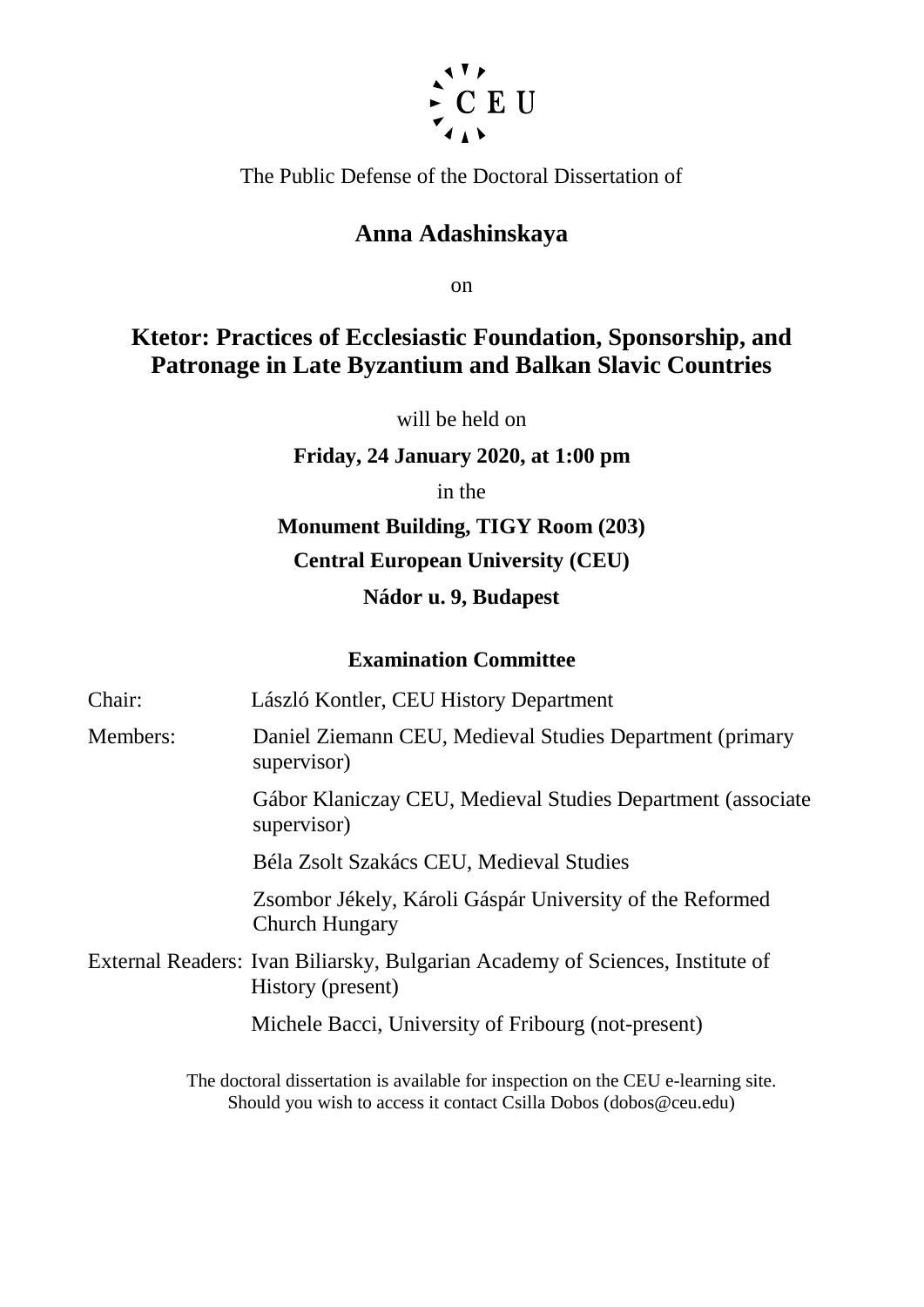#### **Summary of the Doctoral Dissertation**

My dissertation is devoted to the practices of ecclesiastic patronage on the Late Medieval Balkans (from the late 13th century to the mid of the 15th century). It attempts to define the *ktetoria* as a total social phenomenon manifesting itself in various aspects of Byzantine and Slavic Societies (such as flows of capital, land accumulation, state ideology, rhetoric, literacy, archival techniques, visual artistic expression, self-representation of individuals, and many others). It approaches this phenomenon by regarding the actors (patrons, founders, sponsors, benefactors), their motives, actions, and objectives, and their recipients, the ecclesiastic institutions and communities of believers.

This approach enables me to look at the patronage through the eyes of the medieval practitioners of the *ktetoria*, and to understand the ways this practice functioned in the Medieval societies. For the practitioners, the pious patronage encompassed three forms of benefactions: a foundation of an ecclesiastic or philanthropic institution; endowment with lands, land income, or other goods; and donation of precious objects. Consequently, I regarded them not as separate customs but as components of one tradition of pious giving to ecclesiastic institutions and I approached this tradition through the examination of various practices, associated with it, and the in-depth analysis of case studies based on charters, church inscriptions, and votive portraits.

The first chapter of the dissertation deals with the overview of the approaches to the patronage studies and the problems associated with them. It covers such problems as research on Byzantine and Slavic foundation law and traditions, theory and practice of gift-giving in the medieval Christian countries, the understanding of relations between the patronage and royal authority, as well as the representations of patrons and their meaning.

Besides the Introductory chapter, the dissertation is divided into two parts encompassing the examinations of foundation activities and gift-giving practices, described broadly. This perspective facilitated the comparison between these two pious activities and the terms applied for their description by the medieval sources. Thus, the second chapter aims at the typology of private ecclesiastic institutions in Byzantium and Medieval Balkan countries. It takes a closer look at a wide range of privately established ecclesiastic institutions whose size and purpose varied greatly, from the small household chapels to great hermitic monastic communities. It comes to conclusion that all these foundations can be divided into two predominant types: family institutions and hermitic communities. A family institution was meant for daily services, celebrations, burials, commemorations, and retirement of the members of one family and preserved certain ties with the profane world surrounding it. On the contrary, as a case study of Hosios Leontios of Monembasia and his monastery demonstrated, a hermitic institution was founded by a group of persons connected with spiritual ties who separated from the world and tried to achieve the spiritual perfection. The intentional seclusion and focusing on religious matters allowed to these monasteries to gain spiritual capital from the members of lay society and, therefore, to receive financial support from various external sources.

The third chapter focuses on patterns of ecclesiastic patronage, namely, it defines the use of the titles of the first and second ktetor as well as the modes of collective patronage. The studied material proved that the Byzantines and Balkans Slavs didn't differentiate between the initial founder and second and/or secondary founders of various types. The status of *ktetor* could be transferred or shared in several ways: through hereditary lines; because of the ties of respect,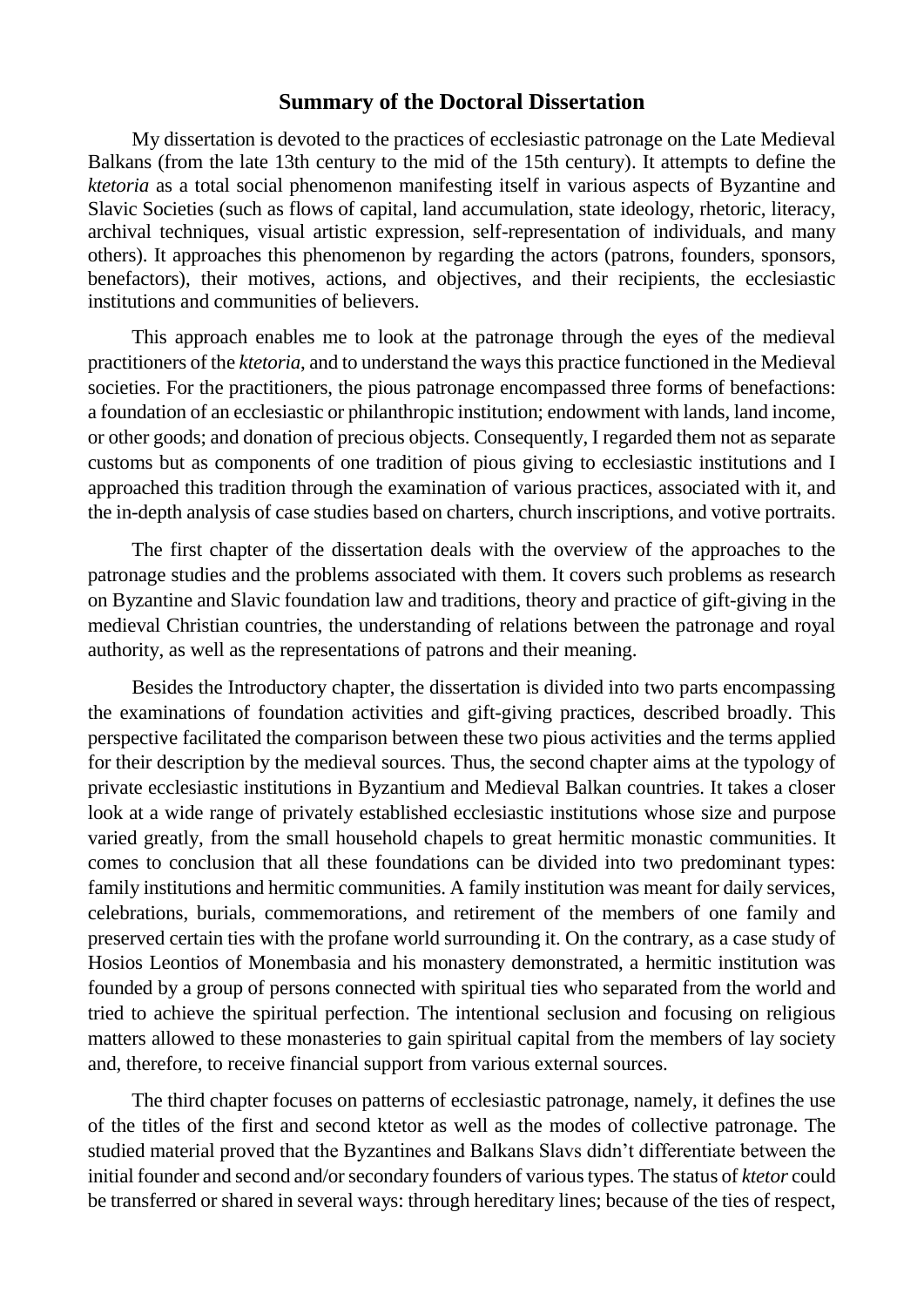apprenticeship, or friendship; for the political benefits received by foundations; due to a shortage of funds; by the appointment of a Patriarch etc. In this paradigm, *ktetoria* became a denomination for financial sponsorship and patronage, protection, but also preserved its initial meaning of (re)foundation, (re)construction and (re)building. Due to various social and political motives the acts of *ktetoria* could be undertaken as a group effort, by several persons in association as well as consecutively. In such groups one or several persons were the initiators and/or leaders of the patronage deed which was emphasised by the means of iconography and rhetoric.

The fourth chapter juxtaposes various images depicting the secondary ktetors, namely, the sponsors presented as supplicants and the portraits of the founders' children included into the votive compositions. In both cases, the depicted figures had a smaller measure of participation than the main founders, but their social status differed. If the secondary ktetors, depicted as small-scale figures or commemorated in additional inscriptions, were either the successors of the initial ktetor or the minor economic sponsors, the children participated with their future inheritance in the foundation. Moreover, the depiction of children was applied as a communicative tool: this way, the portraits demonstrated the succession in the inheritance of economic and political rights and preserved the memory about the family's status and wealth.

The fifth chapter deals with the exclusive rights of the founders in the opposition to that of the sponsors and patrons, and investigates two problems, related to the church dedication and the mentioning of political authorities in the dedicatory inscriptions. Thus, founders used the ecclesiastic institutions under their patronage for the shaping and promotion of their public images whereas the act of foundation itself was regarded as a reflexion of the founders' identities, religious belief, personal hopes, political affiliations, economic might, family position, and social achievements. The choice of spiritual patron for a foundation was one of these identity matters that, as the case study of the Hodegetria's churches proves, depended on the pious believes and political motives of the commissioners. More precisely, such circumstances as a desire to imitate the arrangements of the capital or an acquisition of a personal replica of the famous icon could influence the selection of the dedication. On the other hand, the references to the wordly authorities in the church dedicatory inscriptions can be perceived in the context of changing political landscape on the Late medieval Balkans. Though the reasons of the rulers' names inclusion in the dedicatory texts could vary from political and economic opportunism to the expression of true loyalty, the ruler-reference formula demonstrated the political affiliations of the founders and their places in the networks of power.

The second part of the dissertation focuses on the sponsorship as a practice of making investments, imperial as well as private, into already existing monastic institutions. The sponsors were interested into the establishment of spiritual bounds with and the assurance of commemorations at venerable, famous institutions. For the sake of the remembrance rituals, the donors passed their patrimonial properties, money and expensive artistic gifts (manuscripts, icons, textiles, liturgical objects) to the monks. Thus, this part of the dissertation compares several social groups of the donors: royalties, aristocracy, private persons, and women; it also analyses how the economy of salvation, i.e. endowment against the commemorative prayers, functioned in rhetoric and the negotiation of agreements between private persons and monasteries.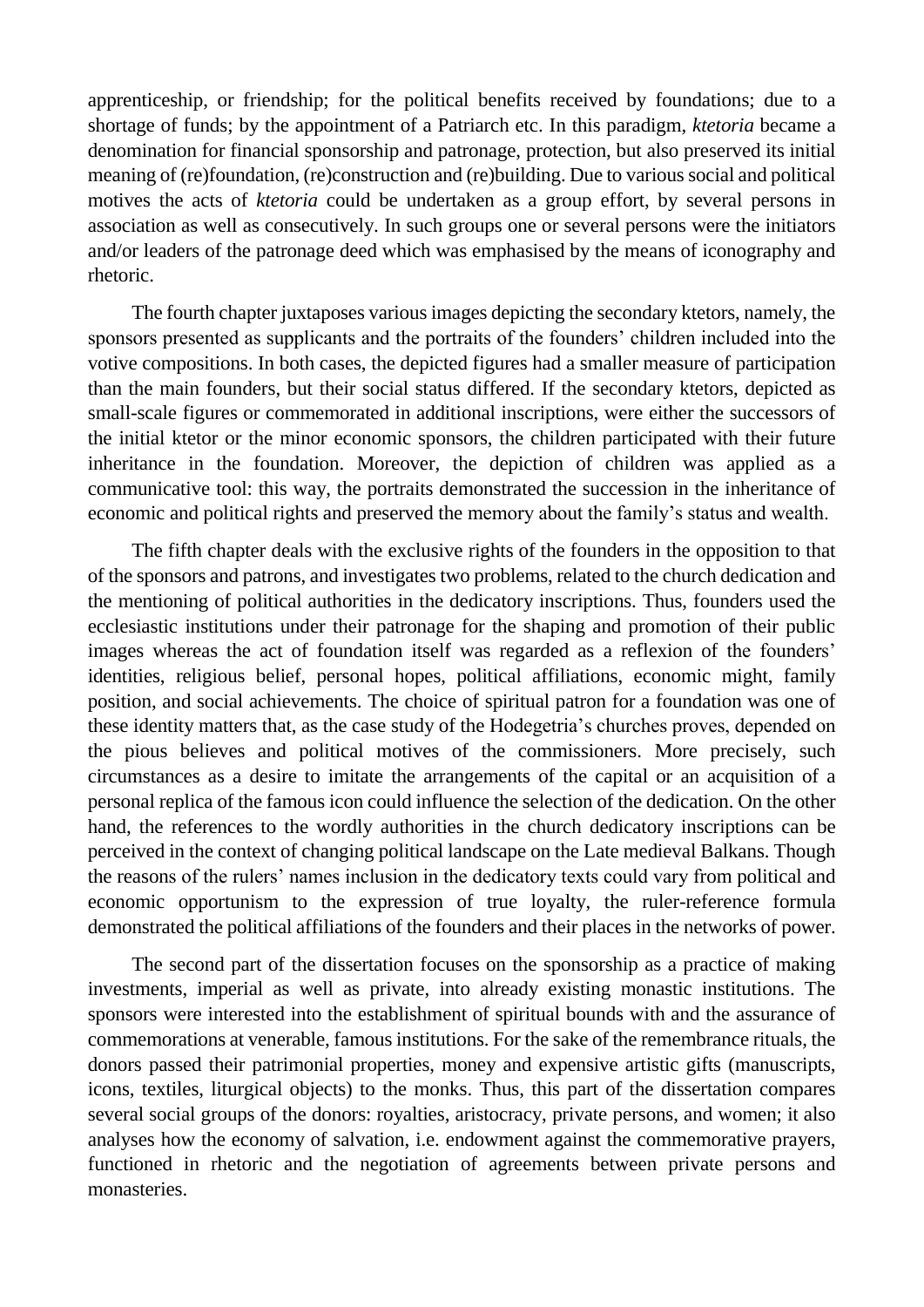Relying on the case studies of the imperial donations to the monasteries performed by the Serbian Tsar Stefan Dušan, the sixth chapter investigated the ways in which the landed donations given to great monasteries changed the economic and political situation in the regions of Macedonia and Thrace. Moreover, it demonstrated how the donor's political position during Byzantine civil wars, the Serbian coup d'état and the Byzantine-Serbian conflicts shaped their choice of monastery for commemoration and their family ties. As the Serbian ruler enriched foundations which assisted in the promotion of his legitimacy (primarily, the Slavic monasteries, the Menoikeion and Vatopedi), many of the Serbian noblemen and Greeks, loyal to Stefan Dušan, followed his example while making their benefactions. Thus, the conquest of Macedonia by Stefan Dušan changed the property landscape, as the Tsar generously granted new possessions to the monasteries supporting his political claims. And the rhetoric of his donation deeds accommodated not only private concerns and expression of individual piety, but also the political concepts and propaganda messages.

The seventh chapter regards the donations to monasteries made by nobility and members of lower classes, from average bourgeoisie to the wealthy peasants. The documents issued by the members of nobility attested their attention to the commemorative rituals and rites, necessary for the salvation of the donor's soul. Sometimes, this rhetoric could be merely a cliché masking real economic motives of a donor or a recipient. More often, however, the relations of patronage established stable connections between noble families and certain monasteries, arranged functioning communication networks between monks and laymen, and created a diverse market of commemorative services, being the subject of negotiations between the noble donors and the monasteries. At the same time, the members of the rich peasantry and village priesthood had the appropriate legal status, authority and means to become the minor donors of the ecclesiastic foundations. Their reasons for patronage seemed to be both, pious and practical. As a donation could be a way to pay respect to a monastery, to assure future commemoration and/or burial place as well as to become a member of a brotherhood or to receive a life-long adelphaton. Consequently, practically all classes of the Balkan societies were involved into the performance of the pious land offerings to ecclesiastic institutions, to the degree of their economic possibilities.

The next chapter analyses the complex relations between the Orthodox theology of the Afterlife, the diversification of commemoration rituals, and the economy of salvation, regarding the commemorations as commodities bought by the economic investments. Thus, under the influence of the Purgatory polemics with the Latins, the Orthodox theology formulated the concept of the intermediary judgement and regarded commemorations performed by the living as a measure to improve the conditions in the Afterlife. This intellectual development led to the rapid growth of commemoration demands and the establishment of exchange relations between the foundations and the individuals (gifts for commemorations). During the  $14<sup>th</sup>$  century, one can observe the diversification of commemoration rituals and funerary services having different 'prices' for the donors. The strong demand for different modes of remembrance made the descriptions of the rites, inserted into the transfer agreements, much more detailed and diverse. The growing number of requests led to the development of private liturgical commemorations that could be performed in the subsidiary monastery spaces. However, as the memorial services occupied the increasing amount of liturgical time, the Memorial books were developed to range the donors in a certain hierarchy. Moreover, the content of these Memorials and their entries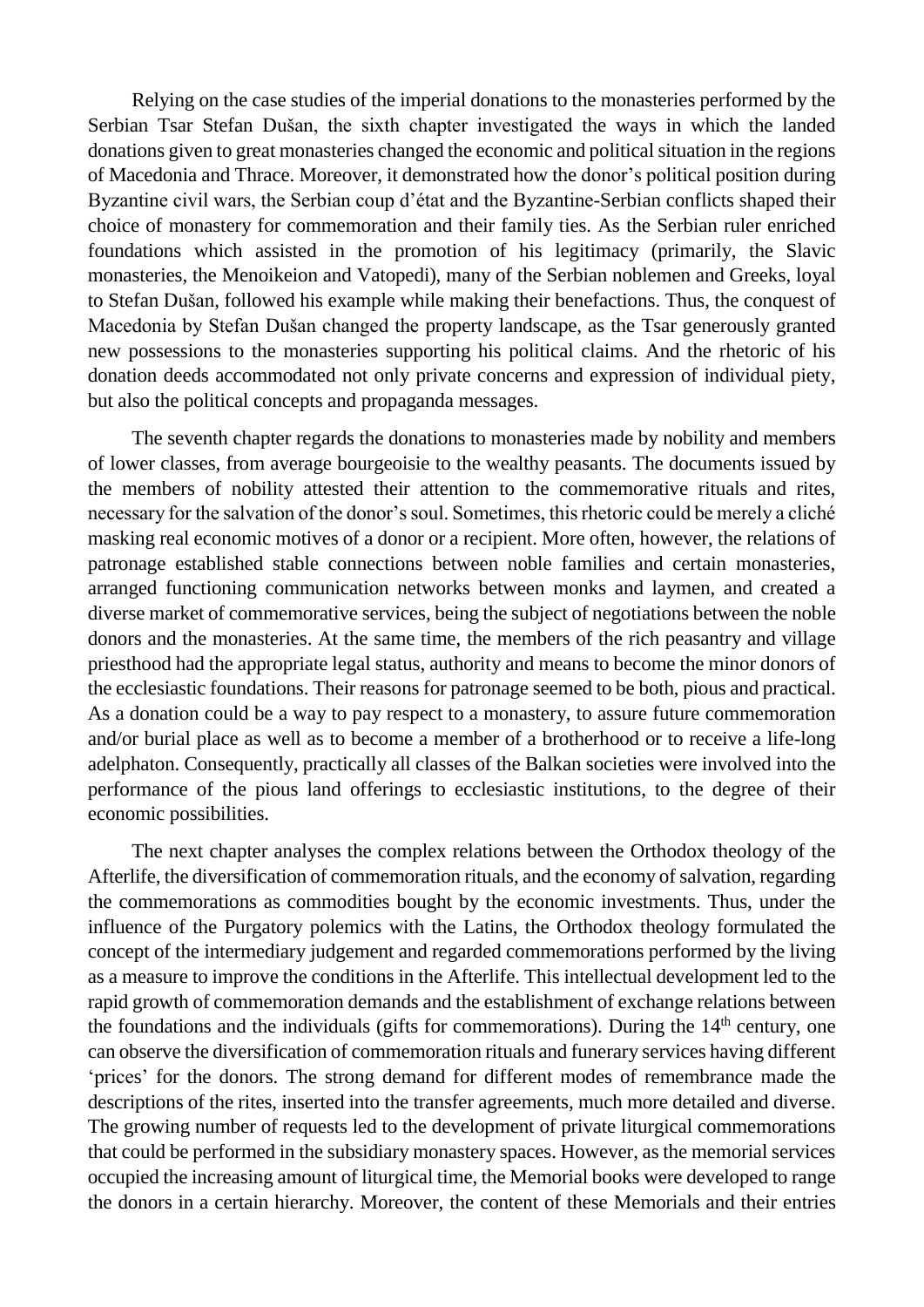conflicting with the policies of the Constantinopolitan Patriarchate proved that the members of the monastic communities could manipulate the commemorations, including or excluding some names at their sole discretion.

The final chapter of the dissertation addresses the modes of female gift-giving and patronage and juxtaposes the rhetoric of donation and the actual mobile gifts, made by the noble Byzantine and Serbian ladies to important monasteries. Female rhetoric of piety had several distinctive features: it always contained references to the male kinsmen of the commissioners (sons, brothers, father, husband, etc.) and/or their marital status. The writings of female authors/commissioners reflected their ambiguous position in the Byzantine society, as the women of the late Byzantium and Serbia had political and economic power but felt sinful being actively involved in the social matters. Though, formally, their writings display the narratives of submission and humbleness, women actively participated into the composition of the text of deeds. Among the donors and founders of the Byzantine Empire, Serbian state, and the Orthodox territories under the Ottoman rule, widows were the most active participants and their gifts displayed a complex of ideas, connected with the preservation of familial memory, pointing out to their social status and keeping the spiritual ties between family generations. Non-royal nuns were more active on the Byzantine territories but rarely appeared as sponsors of ecclesiastic art in Serbia, while the Serbian royal ladies were equally active patrons as their male counterparts.

This two-partial study helped me realize that the *ktetor* and *ktetoria* were umbrella terms covering a wide range of pious activities, such as the establishment of a foundation, the donation of properties or expensive gifts to ecclesiastic institutions, the restoration of a church or a monastery, and the performance of a patron who became a representative and protector of the foundation. Consequently, the title of *ktetor* was applied to various categories of benefactors, sponsors, and patrons, who exercised material support and administrative assistance to an ecclesiastic institution. Regarding the development of patronage practices in the Slavic and Wallachian Medieval states, I came to conclusion that this expansion of meaning of the word *ktetor* led to the appearance of a concept associating the imperial political power, inheritance of the Byzantine ideology, and symbolic leadership in the Orthodox world with the involvement into the patronage over monasteries of Mount Athos during the post-Byzantine period in Serbia and Wallachia. On the other hand, placing various strategies of patronage and endowment in the framework of the reciprocal gift-giving and gift-responding relations, I demonstrated that the monasteries and churches received the benefaction in exchange for various commemorative rites, advocating services, and petitioning prayers, and that these pious rites turned into "commodities" having their own market value. However, the donation/patronage motives were not limited to church rituals; the established foundations as donations to God, the texts of charters accompanying the transfer of assets, and the material gifts themselves became the means for expressing the complex system of medieval social being which included personal image, as well as a status in community and political position. Thus, in my opinion, these three components joint together, i.e., political motives, community organization, and individual representation, became the moving force behind the practices of *ktetoria*.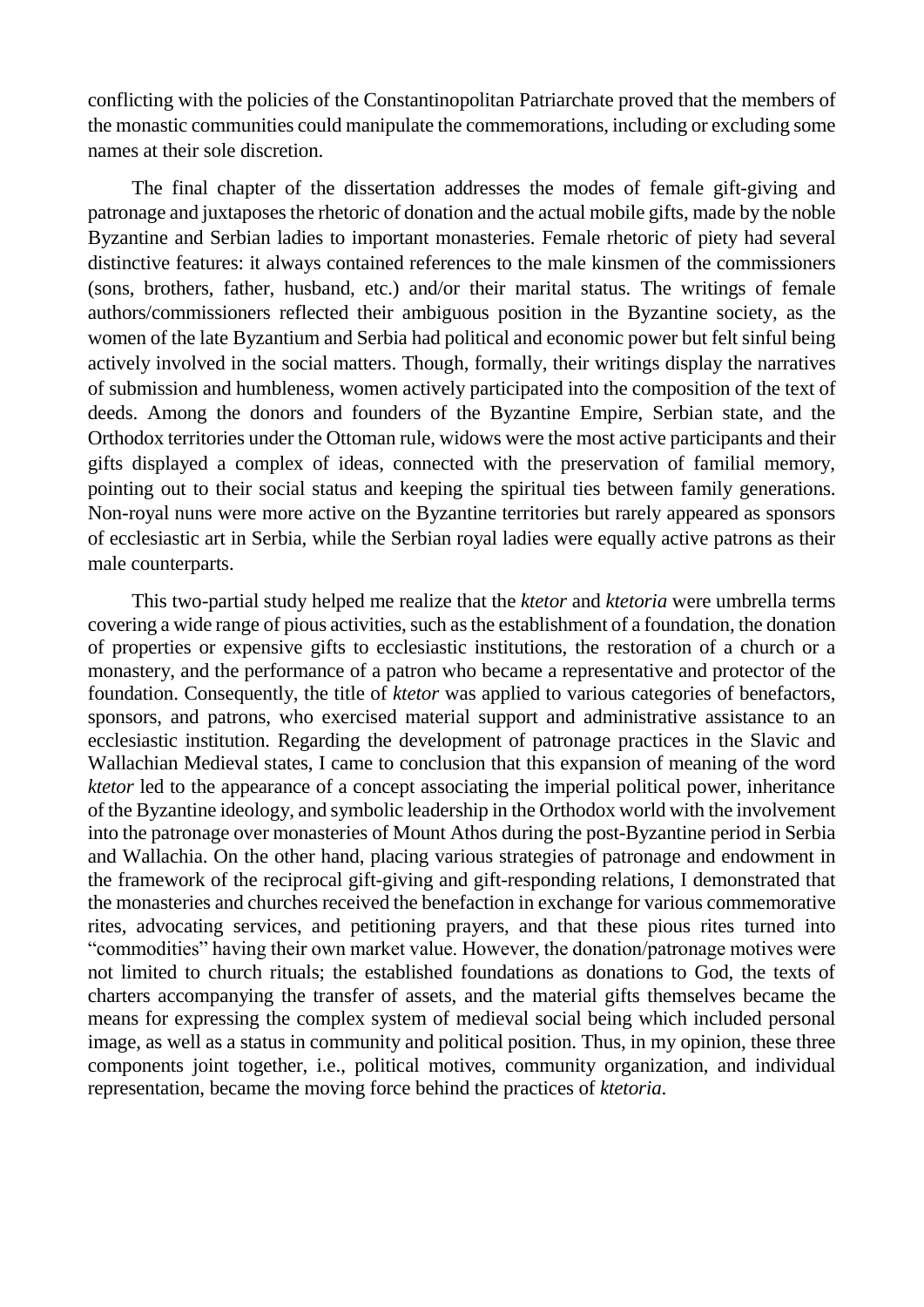## **Curriculum Vitae**

## **Education**

| $2011 -$  | PhD in Medieval Studies, Central European University, Budapest,<br>Hungary (supervisors Daniel Ziemann and Gábor Klaniczay) |
|-----------|-----------------------------------------------------------------------------------------------------------------------------|
| 2008-2009 | MA in Medieval Studies, Central European University, Budapest,<br>Hungary (supervisors Niels Gaul and Gábor Klaniczay)      |
| 2002-2008 | Specialist degree in Art History and Slavic History, Lomonosov<br>Moscow State University, Russia (supervisor Olga Popova)  |

# **Scholarships, Grants, Awards**

| 2018-2019 | Global Teaching Fellow at Al-Quds Bard College, East Jerusalem                               |
|-----------|----------------------------------------------------------------------------------------------|
| 2017      | Award for Advanced Doctoral Students for Academic Excellence,<br>Central European University |
| 2016      | ICR Scholarship for Foreign Researchers, Romanian Cultural<br>Institute, Bucharest           |
| 2015      | New Europe College (Bucharest), 5-month Research Scholarship,<br><b>Bucharest</b>            |
| 2014      | Universite de Fribourg (Switzerland), 4-month Research Stay,<br>Switzerland                  |
| 2013-2014 | ARCS US-based Pre-doctoral Fellowship, American Research<br>Center in Sofia, Bulgaria        |

# **Conference Papers Relevant to the Dissertation**

| 2019 | "Divine Enforcing Legal: Icon and Relics in Juridical Rituals of the<br>Medieval Orthodox Countries," Fourth medieval workshop in<br><i>Rijeka</i> , 30-31 May, 2019.                                                                                                                                                               |
|------|-------------------------------------------------------------------------------------------------------------------------------------------------------------------------------------------------------------------------------------------------------------------------------------------------------------------------------------|
| 2018 | "Gaining Access to the Prohibited Sacred: The Agency of Women's<br>Liturgical Gifts to Athonite Monasteries," Step by Step towards the<br>Sacred, the University of Brno, 16-17 May, 2018.                                                                                                                                          |
| 2018 | "Eloquence as a Gift: the Rhetoric of Piety in Donation Documents"<br>of Three Palaiologan Ladies", 51st Spring Symposium of Byzantine<br>Studies at Edinburgh: the post-1204 Byzantine World. New<br>Approaches and Novel Directions, School of History, Classics &<br>Archaeology, The University of Edinburgh, 13–15 April 2018. |
| 2017 | "Between Piety, Memory and Law: Common Structure of Prosaic<br>Dedicatory Church Inscription in the Late Byzantine<br>Commonwealth," Byzantine and Post-Byzantine Art: Crossing<br>Borders. Art Readings, Bulgarian Academy of Sciences, March 31<br>$-$ April 4, 2017.                                                             |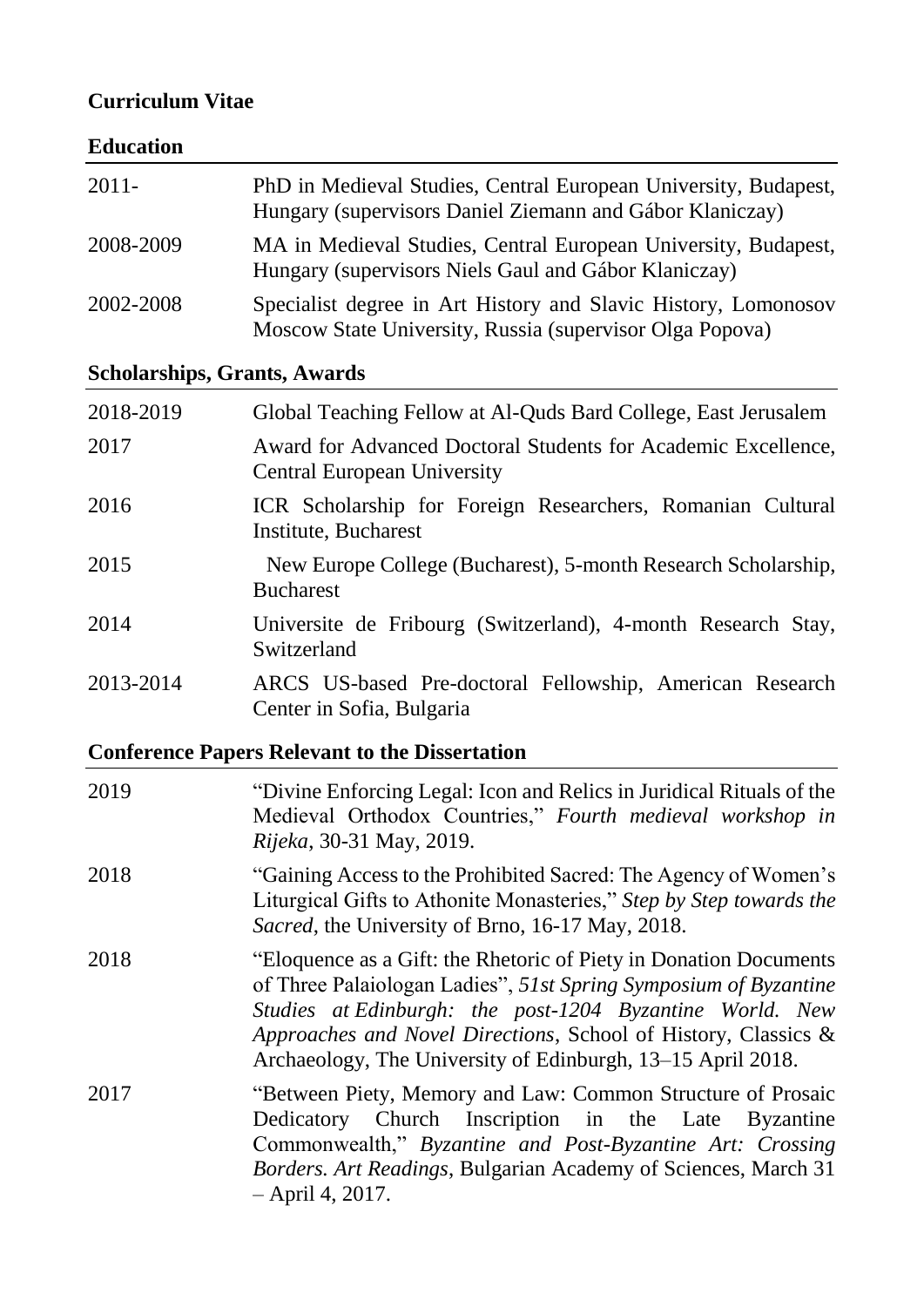| 2016 | "Textile Gifts of Church Female Donors in the Countries of Late-<br>Byzantine Commonwealth," Max Plank Institute for Art History<br>Conference: Textile Gifts in the Middle Ages – Objects, Actors, and<br>Representations, November 3-4, 2016.                                                           |
|------|-----------------------------------------------------------------------------------------------------------------------------------------------------------------------------------------------------------------------------------------------------------------------------------------------------------|
| 2016 | "Between Memory and Inheritance: Appearance of Children in<br>Votive Compositions and Social Changes in Balkan Late Medieval<br>Societies," IXe Rencontres internationales des doctorants en études<br>byzantines, Paris, Association des Etudiants du Monde Byzantin,<br>October 7-8, 2016.              |
| 2016 | "A Guide for Last Journey – The Mother of God Hodegetria as<br>Typical Receiver of Funerary Prayers in Late-Byzantium" 23rd<br>International Congress of Byzantine Studies, Belgrade, Thematic<br>session "Type and Archetype in Byzantine Cultural Landscape"<br>August, 22-27, 2016.                    |
| 2015 | "Legislation on display: juridical documents as monumental church<br>inscriptions in Byzantium, Serbia and Bulgaria of 13-15th<br>centuries," in "Law, Custom and Ritual" Society for the Medieval<br>Mediterranean conference, University of Lincoln, July, 13-15,<br>2015.                              |
| 2015 | "Holy Corporations: Participation of Great Provincial Monasteries<br>in Urban Economy during the Late Byzantine Period," American<br>Research Center in Sofia: Town and Country in the Byzantine<br>World: Social and Economic Perspectives (Sofia). May, 7-8, 2015.                                      |
| 2014 | "Associated Ktetorship in Serbia under the Nemanići and Its Balkan<br>Context, Public Talk at Das Mediävistische Institut der Universität<br>Freiburg Schweiz, October 27, 2014                                                                                                                           |
| 2014 | "The Presence of Monastery in City: Urban Possessions of Great<br>Monasteries in the 14th and 15th Centuries," The Oxford Byzantine<br>Society's 2014 International Graduate Conference: The City & the<br><i>cities: From Constantinople to the frontier</i> ", February $28th - March$<br>$1st$ , 2014. |

## **Publications Relevant to the Dissertation**

| 2018 | "Archives and Readers: Preservation and Circulation of Documents<br>in Byzantine Monastic Archives," New Europe College Black Sea<br>Link Program Yearbook 2014-2015 [2018]: pp. 21-60. |
|------|-----------------------------------------------------------------------------------------------------------------------------------------------------------------------------------------|
| 2018 | "Founders or Donors? Images and Inscriptions of Supplicants in<br>Later Byzantium and Medieval Serbia," Ниш и Византија / Niš<br>and Byzantium 16 (2018): 195-220.                      |